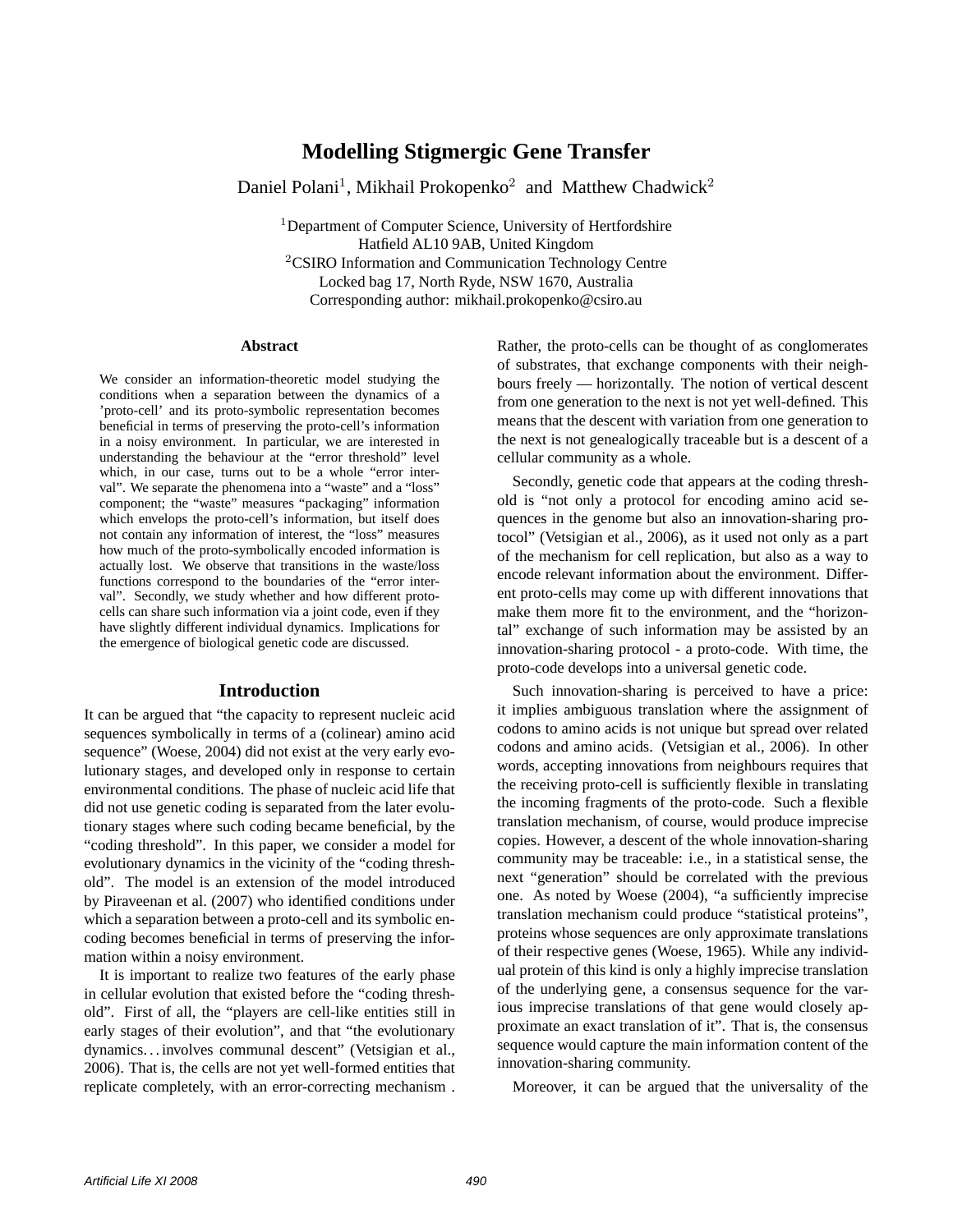code is a generic consequence of early communal evolution mediated by horizontal gene transfer (HGT), and that thus HGT enhances optimality of the code (Vetsigian et al., 2006):

HGT of protein coding regions and HGT of translational components ensures the emergence of clusters of similar codes and compatible translational machineries. Different clusters compete for niches, and because of the benefits of the communal evolution, the only stable solution of the cluster dynamics is universality.

In this paper, we adopt an information-theoretic view that allows us to concentrate on generic processes common to a collection of primitive cells rather than on specific biochemical interactions within an environmental locality. Moreover, it allows us to handle particular HGT scenarios where certain fragments necessary for cellular evolution begin to play the role of the proto-code. One scenario may assume that the proto-code is initially located within its proto-cell, and is functionally "separated" from the rest of the cell when such a split becomes beneficial. Another scenario suggests that the proto-code is present in an environmental locality, and subsequently entrapped by the proto-cells that benefit from such interactions. We believe that the first scenario ("internal split") is less likely to produce either universal code or universal translational machinery than the second scenario ("entrapment"). In general, it is quite possible that internal split and entrapment played complementary roles. Importantly, however, there was an indirect exchange of information among the cells via their local environment, which is indicative of stigmergy. Henceforth, we would like to refer to such gene transfer as *stigmergic gene transfer* (SGT): protocells find matching fragments, use them for coding, modify and evolve their translation machinery, and exchange certain fragments with each other via the local environment. SGT can be thought of as a sub-class of HGT, differing from the latter in that the fragments exchanged between two protocells may be modified during the transfer process by other cells in the locality.

It is conjectured that maximization of information transfer through selected channels is one of the main evolutionary pressures (Prokopenko et al., 2006; Klyubin et al., 2007; Piraveenan et al., 2007; Laughlin et al., 2000; Bialek et al., 2007): although the evolutionary process involves a larger number of drives and constraints, information preservation is a consistent motif throughout biology. Adami, for instance, argues that the evolutionary process extracts valuable information and stores it in the genes (Adami, 1998). Since this process is relatively slow (Bennett, 1990; Lloyd, 1990), it is a selective advantage to preserve this information, once captured.

In this paper, we follow the model of Piraveenan et al. (2007), and focus on the information preservation property of evolution within a coupled dynamical system. Piraveenan et al. (2007) verified that the ability to symbolically encode nucleic acid sequences does not develop when environmental noise  $\varphi$  is too large or too small. In other words, it is precisely a limited reduction in the information channel's capacity, brought about by the environmental noise, that creates the appropriate selection pressure for the separation between a proto-cell and its encoding.

Here we extend the model of Piraveenan et al. (2007) by identifying both encoding and translation that maximize the ability to recover as much original information as possible in the face of environmental noise and in presence of an imperfect internal processing. In doing so, we enhance the analysis by considering both the loss and the waste of the information. Finally, we study effects of co-evolution of multiple encodings entrapped by multiple ensembles using SGT.

# **Modelling evolutionary dynamics**

Our generic model for evolutionary dynamics involves a dynamical coupled system, where a proto-cell is coupled with its potential encoding, evolving in a fitness landscape shaped by a selection pressure. The selection pressure rewards preservation of information in presence of both environmental noise and inaccuracy of internal coupling. When the proto-cell is represented as a dynamical system, the information about it may be captured generically via the structure of the phase-space (e.g., states and attractors) of the dynamical system.

For example, the states of the system may loosely correspond to dominant substrates (e.g., prototypical amino acids), used by the cell. The chosen representation does not have to deal with the precise dynamics of biochemical interactions within the cell, but rather focuses on structural questions of the cell's behavior: does it have more than one attractor, are the attractors stable (periodic) or chaotic, how many states do the attractors cycle through, etc. Representing the dynamics in this way avoids the need to simulate the unknown cellular machinery, but allows us to analyze under which environmental conditions the SGT may have become beneficial. In particular, if the potential encoding develops to have a compact structure that matches the structure of the cell's phase-space, then the encoding would be useful in recovering such structure, should it be affected by environmental noise. Information is understood in Shannon sense (reduction of uncertainty), and a loss of such information corresponds to a loss of structure in the phase-space. At the same time, informational recovery would correspond to recovery of some isomorphic structure in the phase-space.

The generic dynamical coupled system is described by the equations

$$
X_{t,m} = \begin{cases} f_m(X_{t-1,m}) + \varphi_t & t \neq t^* \\ \alpha [f_m(X_{t-1,m}) + \varphi_t] + \\ (1 - \alpha)h_m(Y_{t-1,m} + \psi_{t,m}) & t = t^* \end{cases}
$$
(1)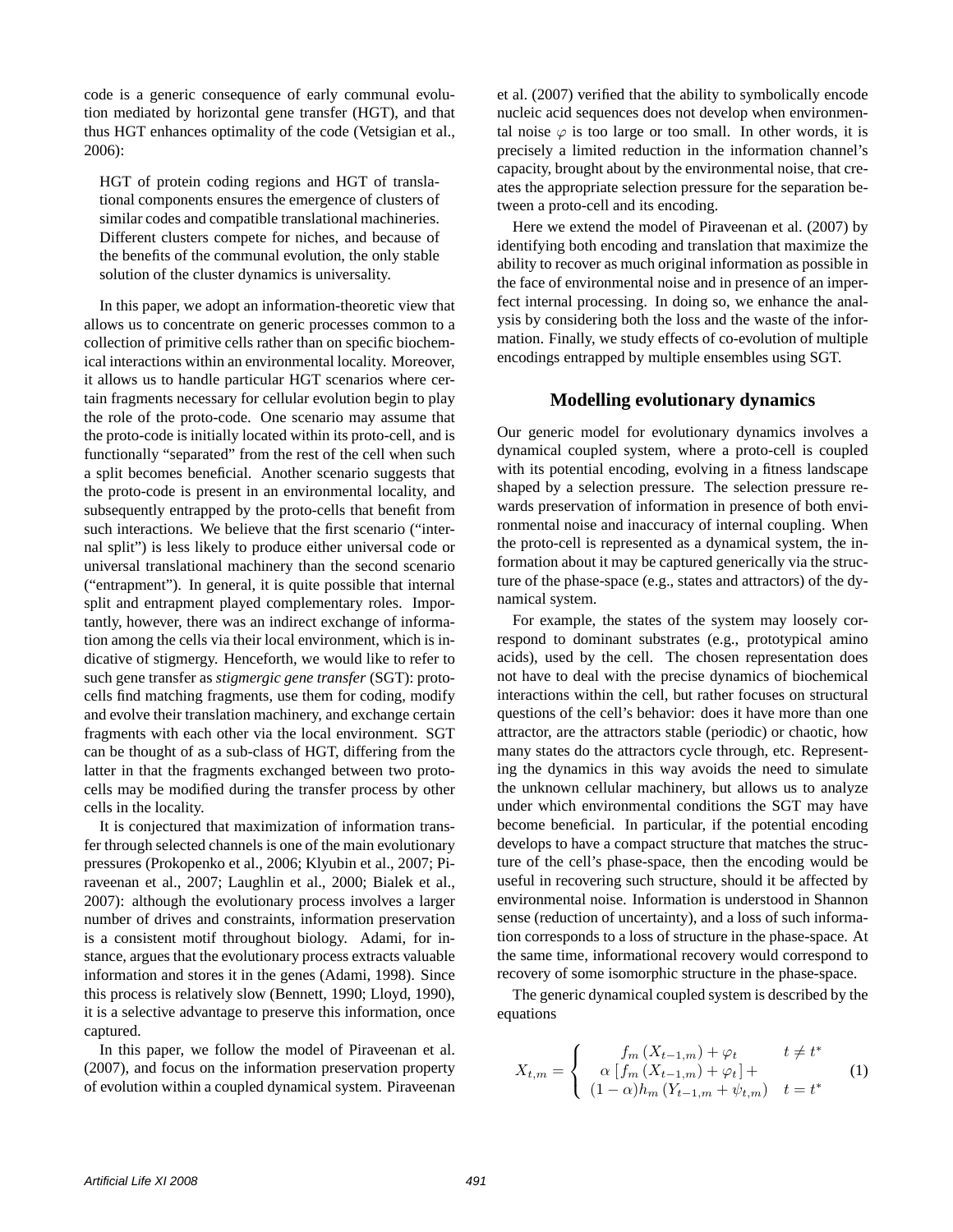$$
Y_{t,m} = \begin{cases} g_m (X_{t,m} + \psi_{t,m}) & t = t_0 \\ Y_{t-1,m} & t > t_0 \end{cases}
$$
 (2)

where  $X_{t,m}$  are the variables that describe multiple protocells,  $1 \leq m \leq M$ , and and  $Y_{t,m}$  their potential encodings at time t, respectively. Function  $f<sub>m</sub>$  defines the dynamical system representing the dynamic for proto-cell m. Parameter  $\alpha \in [0, 1]$  sets the relative importance of the translation h from symbols (e.g., proto-codons) into the proto-cell state (e.g., proto amino acids).

In the simplest case,  $m = 1$  (one cell), and  $\alpha = 1/2$ , the system reduces to

$$
X_{t} = \begin{cases} f(X_{t-1}) + \varphi_{t} & t \neq t^{*} \\ \frac{1}{2} \left[ f(X_{t-1}) + \varphi_{t} \right] + \frac{1}{2} h(Y_{t-1} + \psi_{t}) & t = t^{*} \end{cases}
$$
(3)

$$
Y_t = \begin{cases} g\left(X_t + \psi_t\right) & t = t_0 \\ Y_{t-1} & t > t_0 \end{cases} \tag{4}
$$

The function  $\varphi_t$  describes the external (environment) noise that affects the proto-cells: it is the same for all cells, i.e,  $\varphi_t$ is independent of  $m$ . It is implemented as a random variable  $\varphi_t \in [-l, u]$ , where  $u > 0$  and  $l > 0$ , which is uniformly distributed, with probability  $1/2$ , between 0 and l, and with probability  $1/2$  between 0 and  $u$  (sampled at each time step). The function  $\psi_{t,m}$  represents both the matching noise associated with accessing information from  $X_{t_0,m}$  by  $Y_{t_0,m}$  at time  $t_0$ , and the noise of ambiguous back-translation (applied only at  $t^*$ ). In other words, it represents the inaccuracy within the internal encoding/translation channel. This noise is modelled as uniform random noise  $\psi_{t,m} \in [-b_m, b_m]$ , where  $0 < b_m \ll 1.0$ , and is used only at  $t_0$  and  $t^*$ .

The entrapment mechanism that matches information from the proto-cell with its encoding (i.e. which encodes its information) at time  $t_0$  is given by  $g_m$ . At time  $t = t_0$ , noise is introduced into the environment affecting dynamics of the proto-cell. At the time  $t = t_0$ , information from the protocell  $X_{t_0,m}$  is accessed by the system  $Y_{t_0,m}$  (encoding) via the matching function  $g_m$ . This process is affected by the noise  $\psi$ . The feedback from Y to X (henceforth we drop subscripts when the meaning is clear) occurs at time  $t^*$ , i.e. the function  $h_m$  translates the input  $Y_{t^*-1,m}$  from the encoding back into the proto-cell. This internal translation is subjected to internal noise as well.

Piraveenan et al. (2007) considered the case  $m = 1$ , equations  $(3)$ – $(4)$ , and function h being the identity (a single system). Here we consider a system with multiple proto-cells:  $m \geq 1$ , and contrast universality of the translation machinery: all functions  $h_m$  are identical, while  $g_i \neq g_j$  for  $i \neq j$ , with universality of the proto-code: all proto-codes  $g_m$  are identical, while  $h_i \neq h_j$  for  $i \neq j$ . We would like to point out that the system  $(1)$ – $(2)$  is coupled not only due to the common environment noise  $\varphi$ , but also due to the shared translation machinery  $h$  or shared proto-code  $q$ . This coupling supports a simple information-theoretic model of HGT and specifically, SGT. As we are dealing only with the information content, the consideration of identical  $h_m$ 's and/or identical  $g_m$ 's allows us to study gene transfers without details of molecular (state-to-state) interactions.

#### **Coupled logistic maps**

The dynamical system employed is a logistic map  $X_{t+1} =$  $rX_t$  (1 –  $X_t$ ), where r is a parameter, i.e. the function  $f_m$  is given by  $f(x) = r_m x (1 - x)$ . The logistic map f is initialized with a value between 0.0 and 1.0, and stays within this range if the value of r is within the range  $[0, 4.0]$ . We used  $r = 3.5$  (for the single system), resulting in four states of the attractor of the logistic map (approximately 0.38, 0.50, 0.83, 0.87). For multiple proto-cells, we used proto-cells with  $r = 3.5$  as well as with  $r = 3.46$  and  $r = 3.48$ . Each of these possesses four states of the respective attractor. The time  $t = t_0$  is set after the logistic map settles into its attractors, having passed through a transient. The functions g and h are mappings from [0, 1] to [0, 1].

Coupled logistic maps have been extensively used in modelling of biological processes. One prominent study is the investigation of spatial heterogeneity in population dynamics (Lloyd, 1995) who examined the dynamic behaviour of the model using numerical methods and observed a wide range of behaviours. For instance, the coupling was shown to stabilize individually chaotic populations as well as cause individually stable periodic populations to undergo more complex behaviour. Importantly, a single logistic map can only have one attracting periodic orbit, but multiple attractors were shown by Lloyd (1995) for coupled logistic maps.

Logistic maps were chosen to model the system  $(1)$ – $(2)$ mostly due to their simplicity, well-understood behaviour in the vicinity of chaotic regimes (e.g., bifurcations and symmetry breaking), the possibility of multiple attractors in coupled maps, as well as their ability to capture both reproduction and starvation effects (that are important for studying the structure in the phase-space).

#### **Information preservation**

In evolving the potential encoding system  $Y$  coupled with  $X$ via a suitable function  $g$ , we minimize Crutchfield's information distance (Crutchfield, 1990) between the initial  $X_{t_0}$ and recovered  $X_{t^*}$  states of the system:

$$
d(X_{t_0}, X_{t^*}) = H(X_{t_0}|X_{t^*}) + H(X_{t^*}|X_{t_0})
$$
 (5)

The entropies are defined as

$$
H(A) = -\sum_{a \in A} P(a) \log P(a) , \qquad (6)
$$

$$
H(A, B) = -\sum_{a \in A} \sum_{b \in B} P(a, b) \log P(a, b) , \qquad (7)
$$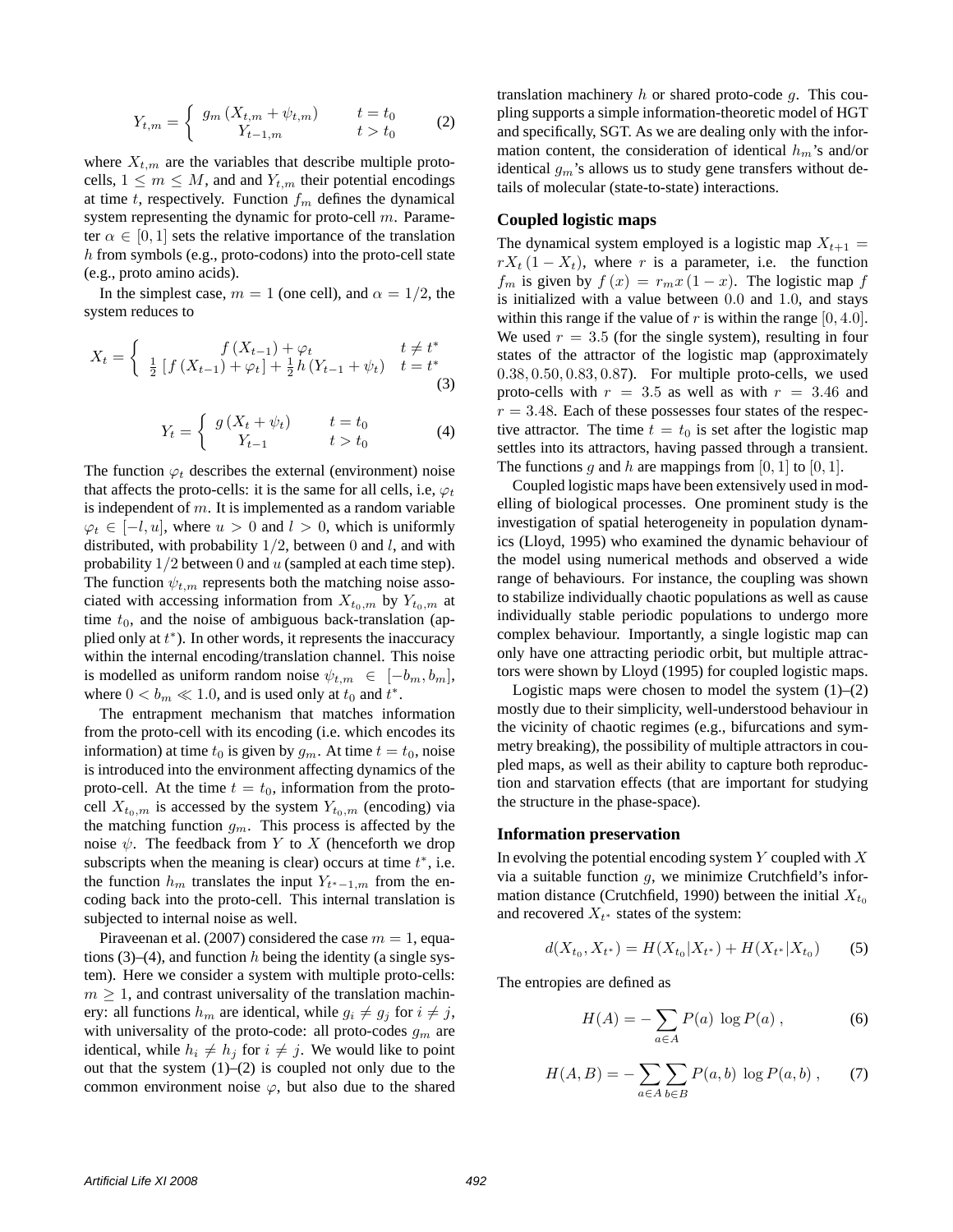$$
H(A|B) = H(A,B) - H(B)
$$
\n(8)

where  $P(a)$  is the probability that A is in the state a, and  $P(a, b)$  is the joint probability.

The distance  $d(X_{t_0}, X_{t^*})$  measures the dissimilarity of two information sources  $X_{t_0}$  and  $X_{t^*}$ ; it is a true metric in the sense that it fulfils the axioms of metrics, including the triangle inequality. In addition, as opposed to the mutual information used in Piraveenan et al. (2007), the information metric  $d$  is sensitive also to the case when one information source is contained within another. While the results do not radically depend on the choice of distance d over the mutual information, the former leads to a more crisp recovery of structure in the phase-space.

The use of  $d$  also indicates the presence of two components of dissimilarity. The first is the loss of information,  $H(X_{t_0}|X_{t^*})$ , which measures how much uncertainty the final state has about the original state of the system. The second is the waste,  $H(X_{t^*}|X_{t_0})$ ; as the system will aim to preserve as much information as possible about the state  $X_{t_0}$ (and only this information), any additional variability in  $X_{t^*}$ will be considered as "waste".

Minimization of the information distance (more precisely, maximization of  $-d(X_{t_0}, X_{t^*})$ ) is achieved by employing a simple genetic algorithm (GA) (described in the Appendix).

In order to estimate the probability distribution of a random variable  $(X \text{ or } Y)$  at a given time, we generate an initial random sample  $(X_0) = (X_0^1, X_0^2, \dots, X_0^K)$  of size K. Each  $X_0^i$ , where  $1 \leq i \leq K$ , is chosen from a uniform random distribution within [0.0, 1.0]. The mapping  $X_{t+1}^i =$  $f(X_t^i)$  produces an ensemble of K corresponding time series,  $1 \le i \le K$ , denoted as  $[X] = [X_t^1, X_t^2, \dots, X_t^K]$ , where  $0 \leq t \leq T$ , and T is a time horizon. Within the ensemble, each time series  $X_t^i$  may have a different initial value  $X_0^i$ . At any given time  $t'$ , we can obtain a sample  $(X_{t'}) = (X_{t'}^1, X_{t'}^2, \ldots, X_{t'}^K).$ 

Given the sample  $(X_{t_0})$  at the time  $t = t_0$ , and the mapping  $Y_{t_0} = g(X_{t_0} + \psi)$ , we can generate the sample  $(Y_{t_0}) = (Y_{t_0}^1, Y_{t_0}^2, \dots, Y_{t_0}^K)$  for the variable Y. In the corresponding ensemble  $[Y] = [Y_t^1, Y_t^2, \dots, Y_t^K]$  each sample is identical to the the sample  $(Y_{t_0})$ .

# **Recapitulation of the Results for a Single System**

We begin by revisiting the simple case  $m = 1$  that was considered by Piraveenan et al. (2007): the function  $h$  is identity  $h(y) = y$ . The structure evolving in Y can be associated with "proto-symbols" ("codes") that help to retrieve at time  $t^*$  some (or most of the) information stored at  $t_0$ .

Figure 1 shows the ensemble [X] at the time  $t^* - 1$ , i.e. right before the moment when the feedback from  $Y$  to  $X$  occurs. The environment noise  $\varphi$  ( $u = 0.025$  and  $l = 0.025$ ) disrupts the logistic map dynamics, and some information about the attractor of  $X$  and its four states is lost in the



Figure 1: Two remaining "clusters" in the sample  $(X_{t^*-1})$ .



Figure 2: Evolved g (noise  $\varphi = \pm 0.025$ ;  $\psi = \pm 0.015$ ) containing four clusters in the encoding  $(Y_{t^*-1})$ . Function h is identity.

course of time: the observed sample  $(X_{t^*-1})$  does not contain four clear clusters.

Figure 2 shows the evolved encoding ensemble  $[Y]$  at the time  $t^* - 1$ , while Figure 3 shows the recovered ensemble  $[X]$  of the evolved coupled system at the time  $t^*$ . The sample  $(Y_{t^*-1})$  settles into four clusters that can be easily represented by four "codes" corresponding to the four states of the attractor of  $X$ . The evolved encoding allows to recover the information within  $X$ , as evidenced by four clear clusters within the sample  $(X_{t^*})$ .

The clustering corresponds to the emergence of discrete "proto-symbols" in the encoding  $Y$ . The information reconstructed at time  $t^*$  is not precise, and rather than having four crisp states, X can be described as an individual with an imprecise translation of the underlying gene within a "consensus sequence" (Woese, 2004), analogous to a "statistical protein". So far the recapitulation of the past results.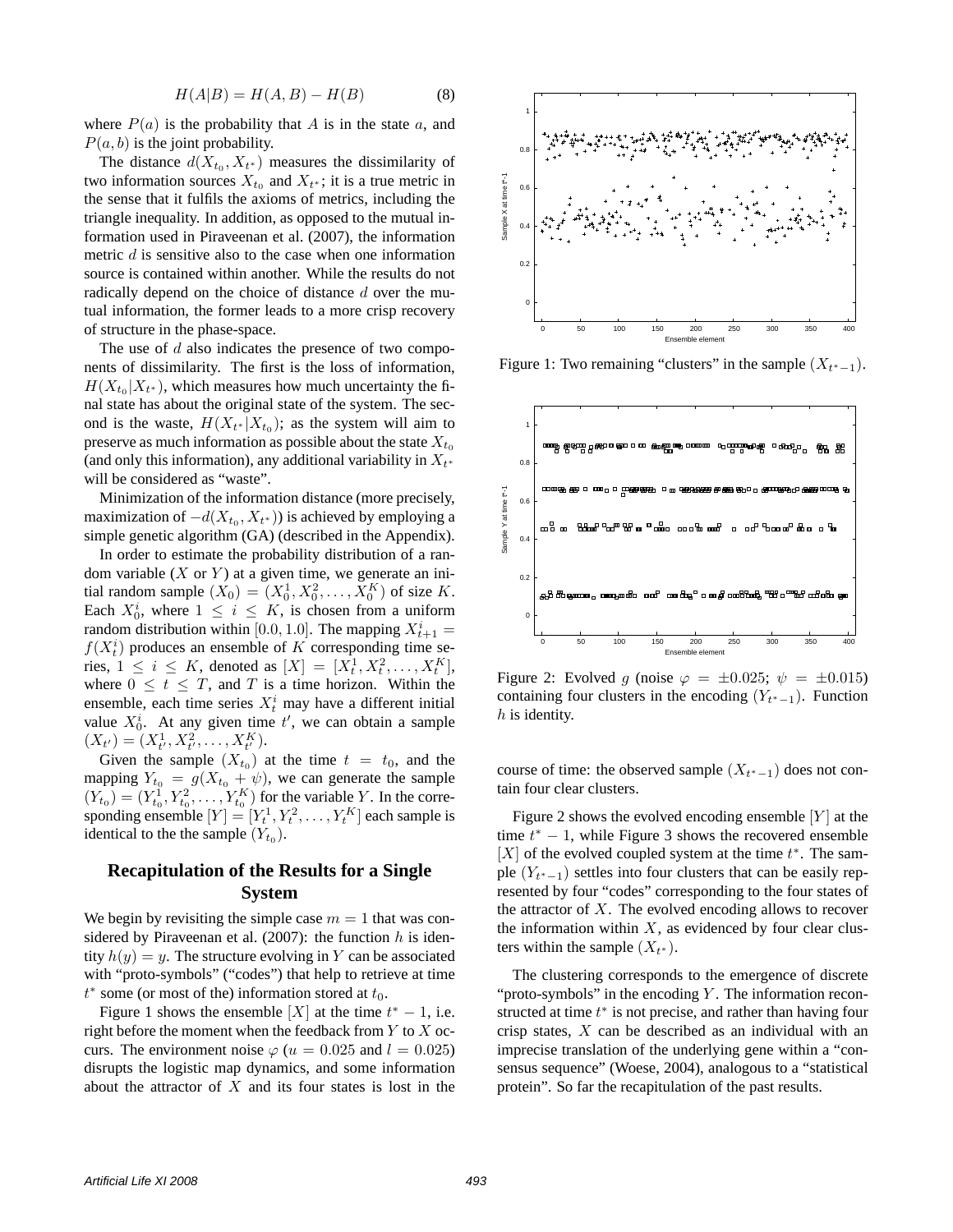

Figure 3: Four recovered clusters in sample  $(X_{t^*})$ .  $d(X_{t_0}, X_{t^*}) \approx 1.5$  bits. Contrast with Figure 1.



Figure 4: Evolved g (noise  $\varphi = \pm 0.025$ ;  $\psi = \pm 0.015$ ), with variable function  $h$  (see Figure 5).

# **Optimizing the Recovery Function** h

Now we consider the extended case where the translation function  $h$  is subject to optimization as well. This time, the evolved encoding ensemble [Y] at the time  $t^* - 1$  (Figure 4), does not have four clear clusters. However, this lack of adequate encoding is complemented by a more refined translation that evolved in parallel, as evidenced by Figure 5. The end result (not shown) is analogous to the one presented by Figure 3.

Figure 6 traces fitness,  $-d(X_{t_0}, X_{t^*})$  (for the best individual), over the external noise  $\varphi$ , for different internal noise levels  $\psi$ . We can observe a steady decrease in fitness punctuated by two sharper transitions, that form three plateaus. As conjectured by Piraveenan et al. (2007), the encoding is not beneficial when the environmental noise  $\varphi$  is outside a certain range. The middle plateau is precisely the region specifying this range, i.e. the "error interval". It is also evident that within this plateau, sensitivity to internal noise  $\psi$ is the highest.



Figure 5: Evolved h (noise  $\varphi = \pm 0.025$ ;  $\psi = \pm 0.015$ ), complementing the encoding  $g$  (see Figure 4).



Figure 6: Fitness, i.e.  $-d(X_{t_0}, X_{t^*})$ , over noise  $\varphi$ , for different noise levels  $\psi$ .

Be reminded that the information distance  $d(X_{t_0}, X_{t^*})$ consists of two components: the loss  $H(X_{t_0}|X_{t^*})$ , and the waste  $H(X_{t^*}|X_{t_0})$ . The waste measures packaging information which envelops the proto-cell's information, but itself does not contain any information of interest, while the loss measures how much of the proto-symbolically encoded information is actually lost. Figure 7 plots fitness over noise  $\varphi$ , for specific  $\psi$ , and shows loss and waste for the best individual. At the first plateau (very small noise),  $d(X_{t_0}, X_{t^*}) = 0$ , and both loss and waste are zero. At the medium plateau, the recovered system cannot get any closer to  $X$ , because the waste cannot be avoided, while the loss is still zero or minimal. At the last plateau ( $\varphi > 0.025$ ), the loss begins to increase for the first time. So not only is there a waste, but the recovered system loses some information. The loss reaches 0.5, waste reaches 2.5, and  $d(X_{t_0}, X_{t^*})$ reaches 3.0 (twice as large as the distance at the medium plateau). So the cascade of plateaus is explained by: (i) everything is recoverable (the first plateau); (ii) waste appears (the medium plateau); (iii) loss appears (the last plateau).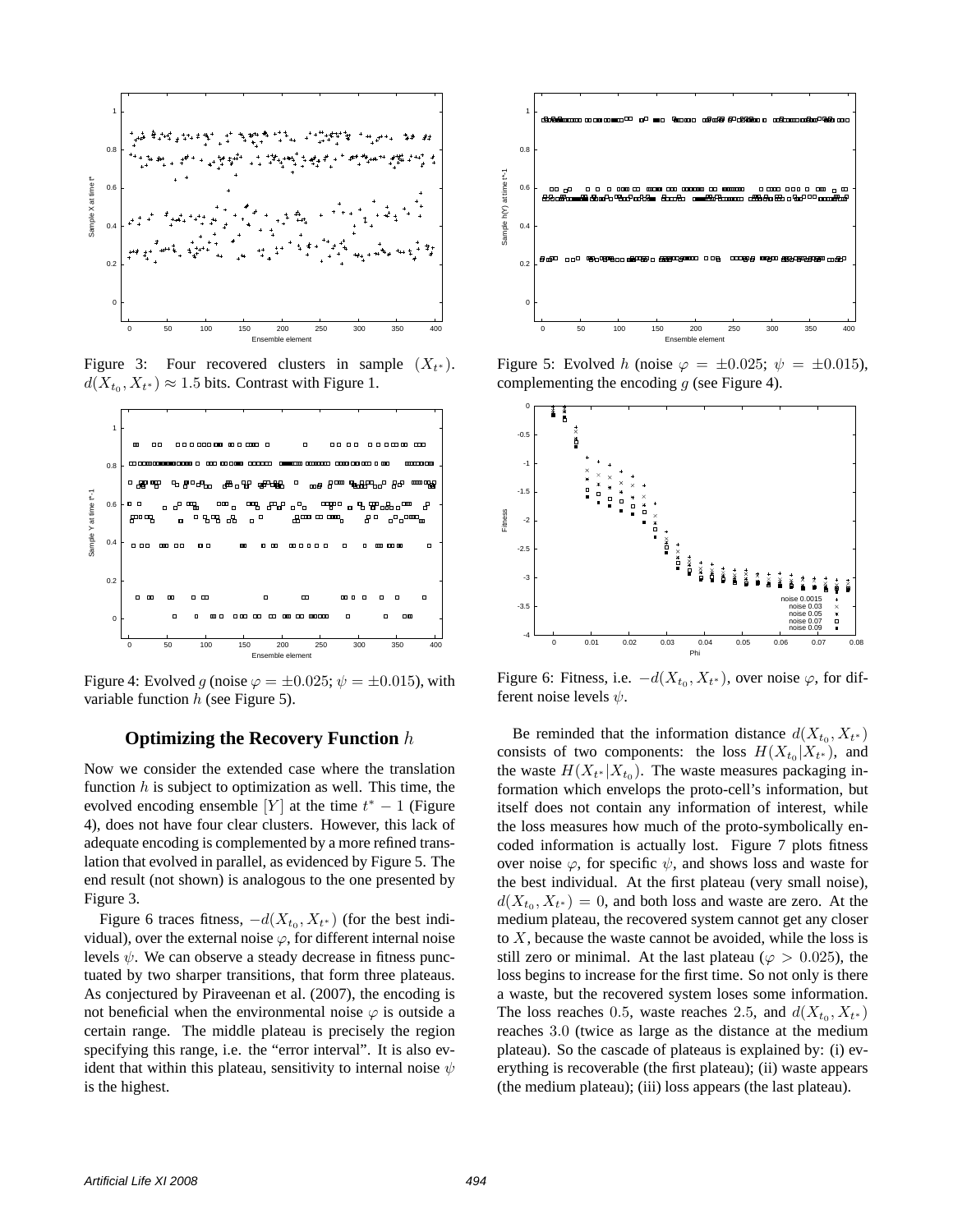

Figure 7: Fitness  $-d(X_{t_0}, X_{t^*})$ , loss  $H(X_{t_0}|X_{t^*})$ , and waste  $H(X_{t^*}|X_{t_0})$ , over noise  $\varphi$ , for specific  $\psi = 0.015$ .



Figure 8: Loss  $H(X_{t_0}|X_{t^*})$  over noise  $\varphi,$  for different noise levels  $\psi$ .

Figures 8 and 9 "zoom" into the dynamics of loss and waste for different levels of internal noise  $\psi$ , and show that the loss also appears if the internal noise  $\psi > 0.015$ . It is also evident that the loss is more sensitive to internal noise than waste. The waste, on the other hand, simply follows the cascade of plateaus. The difference between loss and waste is highlighted in Figure 10 that traces the ratio  $\frac{H(X_{t_0}|X_{t^*})}{H(X_{t_0}|X_t)}$  $H(X_{t*}|X_{t_0})$ . This ratio is most turbulent at the medium plateau, supporting the hypothesis of its special role. We note that the transitions in the waste/loss functions correspond to the boundaries of the medium plateau, marking the "error interval".

#### **Results for multiple systems**

In this section, we now focus on a system with multiple proto-cells which share the coding channel. Concretely, we consider  $m = 3$  ( $r = 3.5$ ,  $r = 3.46$ , and  $r = 3.48$ ), and contrast the universality of the translation machinery with the universality of the proto-code.



Figure 9: Waste  $H(X_{t^*}|X_{t_0})$  over noise  $\varphi$ , for different noise levels  $\psi$ .



Figure 10: Loss/waste ratio over noise  $\varphi$ , for different noise levels  $\psi$ .

#### **Single** g **and multiple** h

Let us assume that all available proto-codes  $g_m$  are identical (universal code), but  $h_i \neq h_j$  for  $i \neq j$ . In this case, the system achieves recovery comparable with the single system for each of the logistic maps,  $d(X_{t_0}, X_{t^*}) \approx 1.5$ , but the structure of the code is slightly different. As shown in Figure 11, for the logistic map  $r = 3.5$  fewer clusters evolve than for the singular system (shown in Figure 4). However, the translation machinery depicted in Figure 12 is as structured as that of the singular system (shown in Figure 5). This supports a conjecture that multiple systems exert some pressure for proto-code's universality.

# **Multiple** g **and single** h

Here we consider the opposite case: abundance of available proto-codes:  $g_i \neq g_j$  for  $i \neq j$ , but translation machinery is universal: all functions  $h_m$  are identical. Again, the system achieves the recovery of the singular system for each of the logistic maps,  $d(X_{t_0}, X_{t^*}) \approx 1.5$ , but the structure of both the code and translation machinery is more compact, as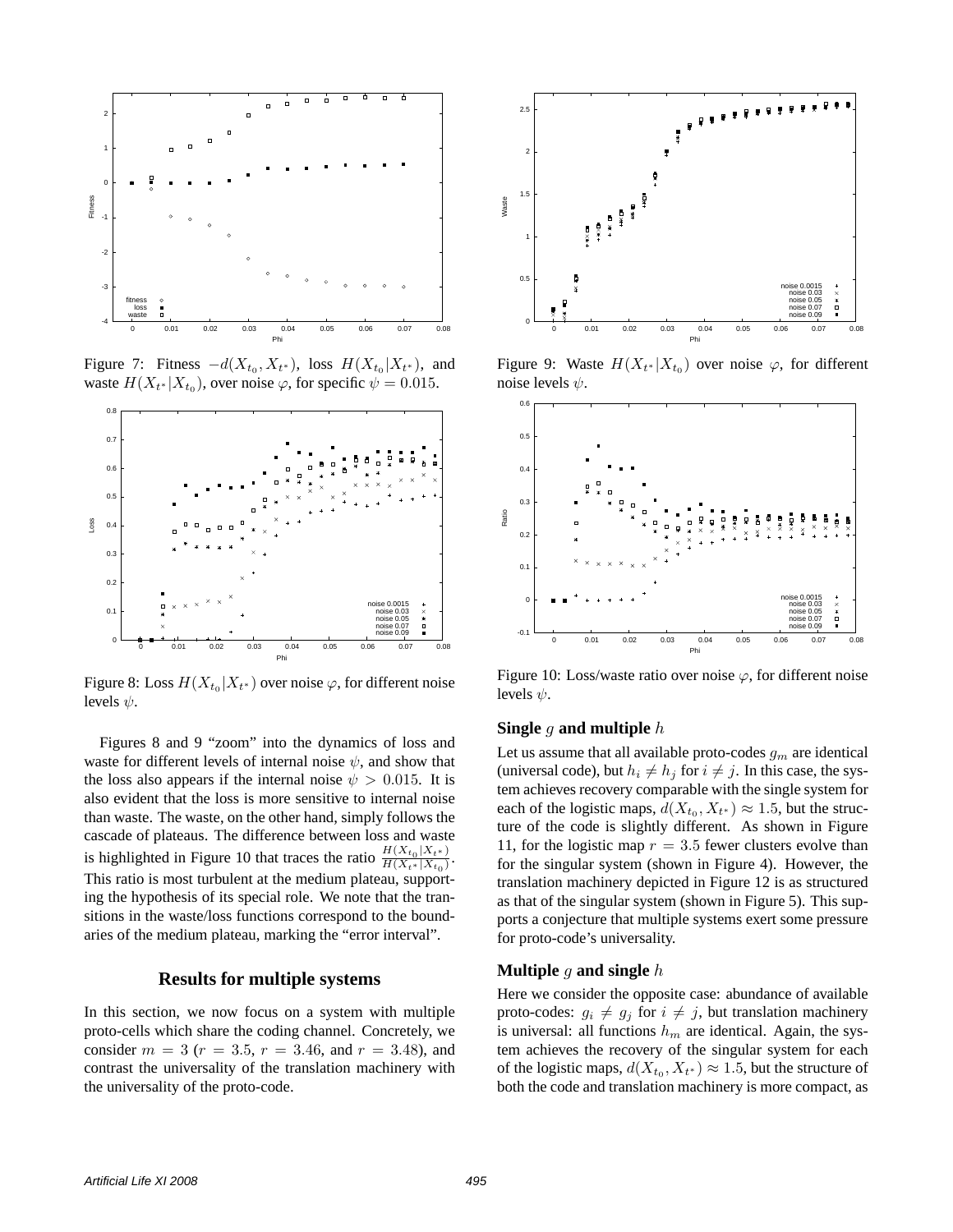

Figure 11: Single g. Evolved g (noise  $\varphi = \pm 0.025$ ;  $\psi =$  $\pm 0.015$ ), for three ensembles with variable function h (see Figure 12). Shown for ensemble with  $r = 3.5$ .



Figure 12: Single q. Evolved h (noise  $\varphi = \pm 0.025$ ;  $\psi =$  $\pm 0.015$ ), for ensemble with  $r = 3.5$ , co-evolved with three ensembles; complementing the encoding  $g$  (see Figure 11).

shown in Figures 13 and 14. This supports a conjecture that co-evolution of multiple systems may yield not only universality of proto-code, but also uniform translation machinery.

# **Conclusion and Future Work**

We considered an information-theoretical model based on dynamical systems for the emergence of protected informational channels able to preserve information in a system over time when the main channel is suffering from perturbations. Doing so, we extended previous work, by not only introducing the optimization of a backtranslation mechanism, but also the consideration of the information metric and the more refined analysis able to resolve loss as well as waste in the resulting encoding. Furthermore we studied the effects on a small population of systems sharing an encoding.

It is striking that the pressure to develop a distinctive "symbolic" encoding does only develop if the noise in the original system is in a particular range, not too small and



Figure 13: Single h. Evolved g (noise  $\varphi = \pm 0.025$ ;  $\psi =$  $\pm 0.015$ ), for ensemble with  $r = 3.5$ , co-evolved with three ensembles; complementing the translation  $h$  (see Figure 14).



Figure 14: Single h. Evolved h (noise  $\varphi = \pm 0.025$ ;  $\psi =$  $\pm 0.015$ ), for three ensembles with variable function g (see Figure 13).

not too large.

Scanning through different noise levels, we observe several plateaus of the fitness corresponding to qualitative jumps in the way not only the initial state is encoded but how the system dynamics is affected by the noise. The middle plateau which is most relevant for the emergence of distinct symbols turns out to be the most sensitive for the precise level of noise.

The waste/loss analysis shows that with increasing noise, first the waste grows away from 0, at first without any loss. Only at higher noise levels the loss begins its growth. These transitions correspond closely to the plateau transitions.

The multiple system scenario shows that joint translation "machineries" can be successfully used by several systems which differ slightly. However, at this point, we did not yet model the competition between different translation and information exchange models. This will be addressed in future work.